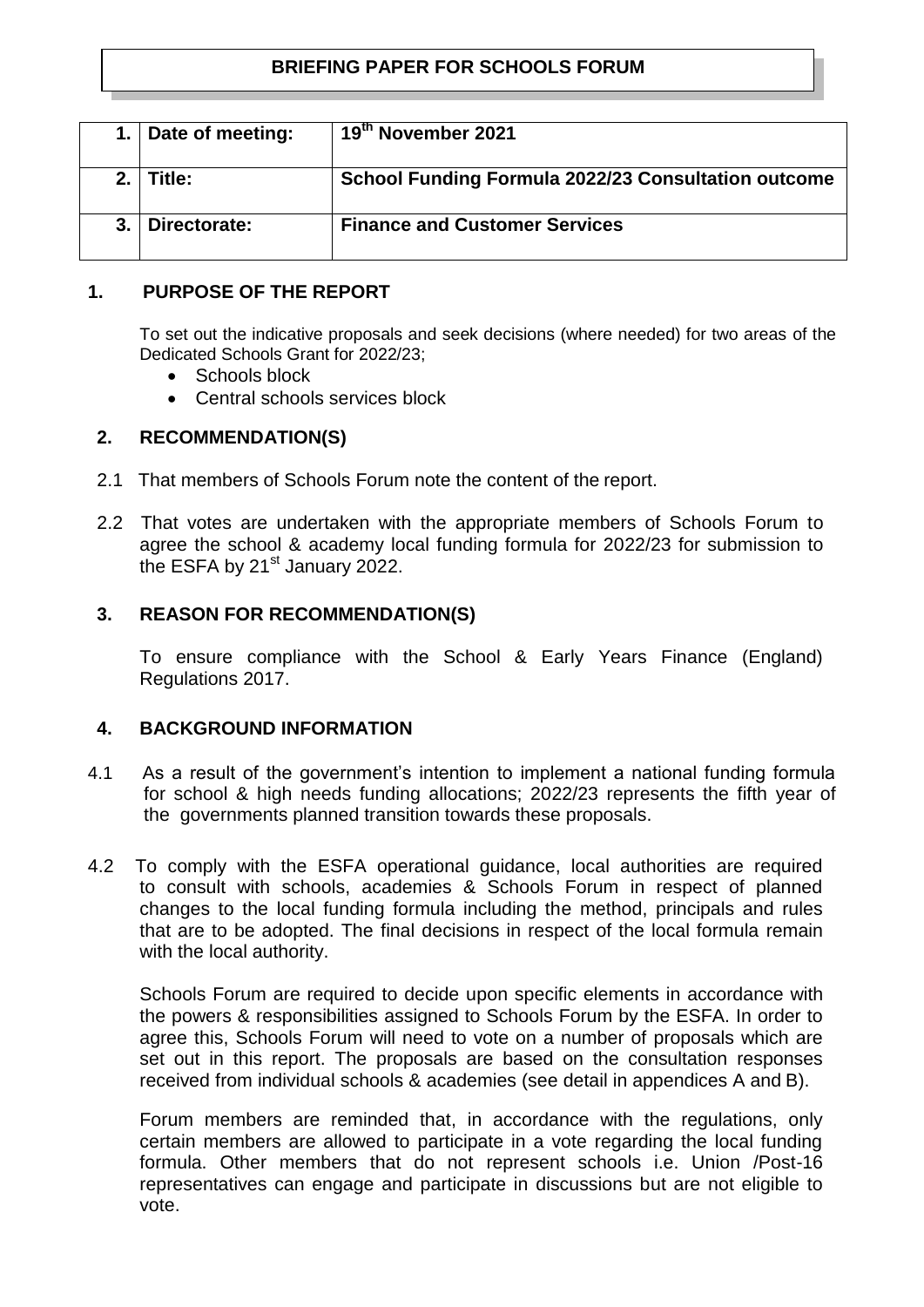# **5. CONSULTATION PROCESS**

### 5.1 Schools block funding formula 2022/23

The following activities have taken place in respect of the consultation on the schools block and central schools services block;

- Consultation document was issued via e-mail on Thursday  $14<sup>th</sup>$  October 2021 to all mainstream schools and academies.
- The consultation closed on Friday 5th November 2021.

#### 5.2 Responses

Below is a table showing the responses to the 2021/2022 consultation. Further detail can be found in appendix A and B to this report.

|                | <b>Maintained</b><br>schools | <b>Academies</b> | Total |
|----------------|------------------------------|------------------|-------|
| Primary        |                              | 19               |       |
| Secondary      |                              |                  |       |
| Total $(8, %$  |                              | 25               | 26    |
| response rate) | (4%)                         | (28%)            | (23%) |

### **6. School block funding formula**

### 6.1 **Transition to a national funding formula**

There are changes proposed both in terms of the formula factors being used and the individual rates that will be applied to those factors. Nationally, the ESFA have looked to reduce basic entitlement and increase those payable under additional educational needs (particularly low attainment).

Last year the local authority suggested that the future years should be used as a transition to the national funding formula and where possible seek to change local factors/rates to bring them in line with the national ones as this would provide for the best possible transition to the nationa formula. This was a view that was supported within Schools Forum.

This is therefore the strategy that Rotherham has adopted.

To ensure schools and academies are in receipt of the indicative increase in the 2022/23 LA's schools block allocation of £4.973m (3% per pupil year on year increase) the local authority is aiming to increase the MFG to between +1.0% and +2.00%.

**Question 1 consulted upon prioritising an increase to the MFG and the response was overwhelmingly in favour of this approach being adopted with 100% of respondents agreeing.**

#### **Required action:**

.

*Eligible Schools Forum members are to vote on whether the proposal to increase the MFG to between +1% and + 2.00% should be agreed.*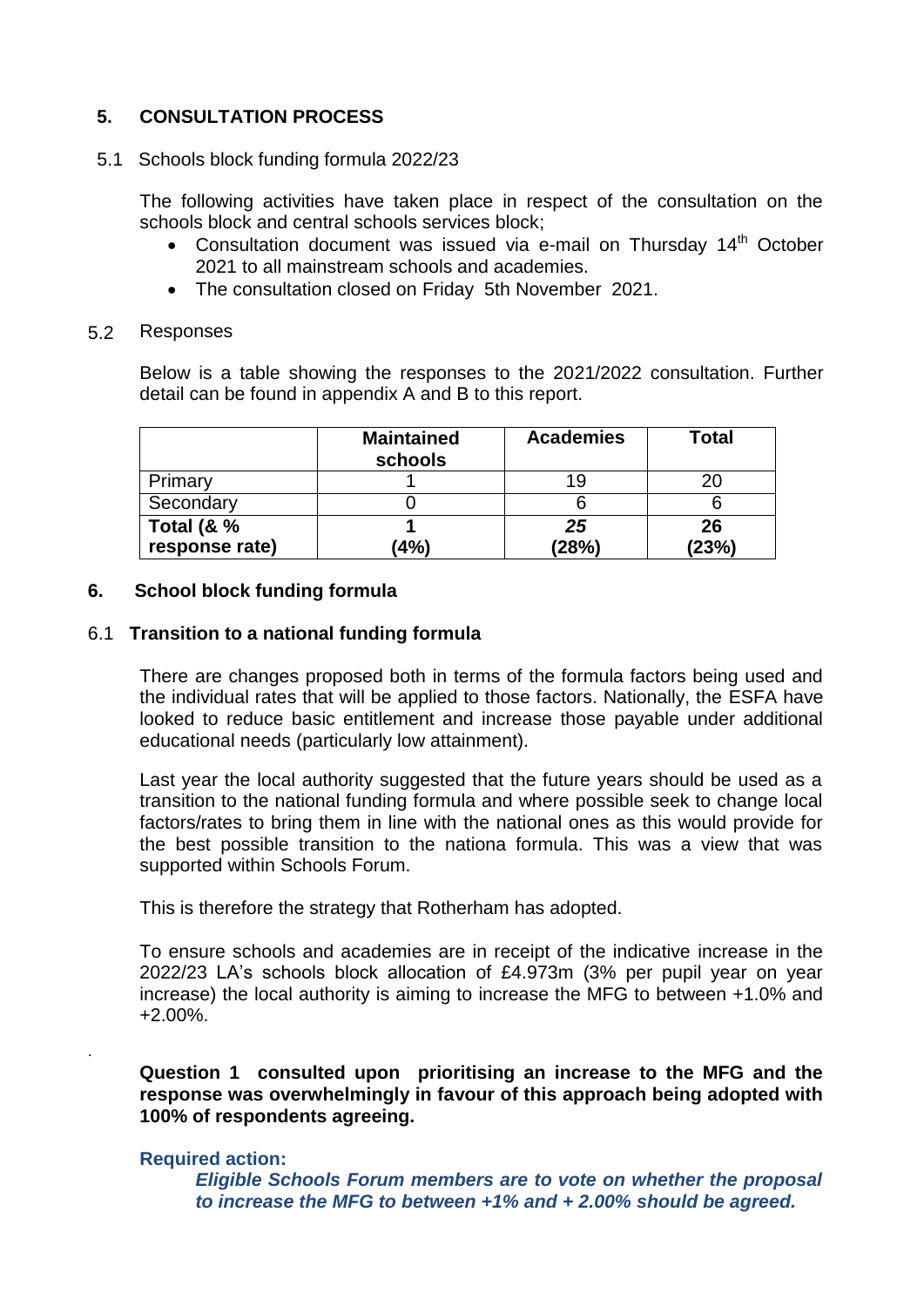# 6.2 **High Needs - funding transfer from the schools block.**

Rotherham continues to experience pressures on its High Needs budget which is a trend that is being experienced nationally, mainly due to the increasing EHCP numbers / exclusions / cost of out of authority SEN placements. In addition, the increasing number of pupils in mainstream schools with EHCP plans requiring support, some with complex needs, continues to rise. An in year deficit of £0.756m is currently forecast for 2021-22, which will increase the overall DSG deficit of £21.258m held in reserve to £22.014m.

A provisional 2022/23 individual schools budget baseline was included in the onsultation and took into account continuing the 1.5% (£3.0m) funding transfer from the schools block allocation. The transfer request will be the same as in 2021/22 and therefore will have no adverse impact on the 3.0% anticipated year on year increase in the 2022/23 Schools Block allocation. As a consequence all schools will see an increase in their funding allocation compared to 2021/22 due to the overall increase in the 2022/23 Schools Block, with all the new funding being passported to schools.

**Question 2 requested a transfer of 1.5% from the schools block to support the high needs block and 62% of respondents agreed to the transfer. Of the 26 respondents, 16 (62%) responded in favour of this, 10 (38%) voted no**

**Question 3 asked schools for suggestions on how the financial pressures in the high needs block could best be addressed? Please refer to Appendix C.**

## **Required action:**

*Eligible Schools Forum members are to vote on whether the proposal to transfer 1.5% should be agreed.*

#### **6.3 Top-slicing arrangements (impacting all mainstream schools & academies)**

#### **Pupil Growth**

In accordance with Government requirements, the pupil growth fund is to meet basic need and will be for the benefit of both maintained schools and academies.

Under the current formula arrangements school & academy budgets are to be based on pupil numbers as at the October pupil census. If a school admission limit is increased from September 2022 due to expansion, interim financial support to bridge the gap is necessary to cover the period September to March (or September to August for academies).

If a growth fund is not established schools will have to meet the revenue costs of expansion from within their existing balances.

**Question 4 asked if the LA should continue to provide a growth fund in 2022/2023 from reserve. All 26 respondents wish to continue with the establishment of a pupil growth fund.**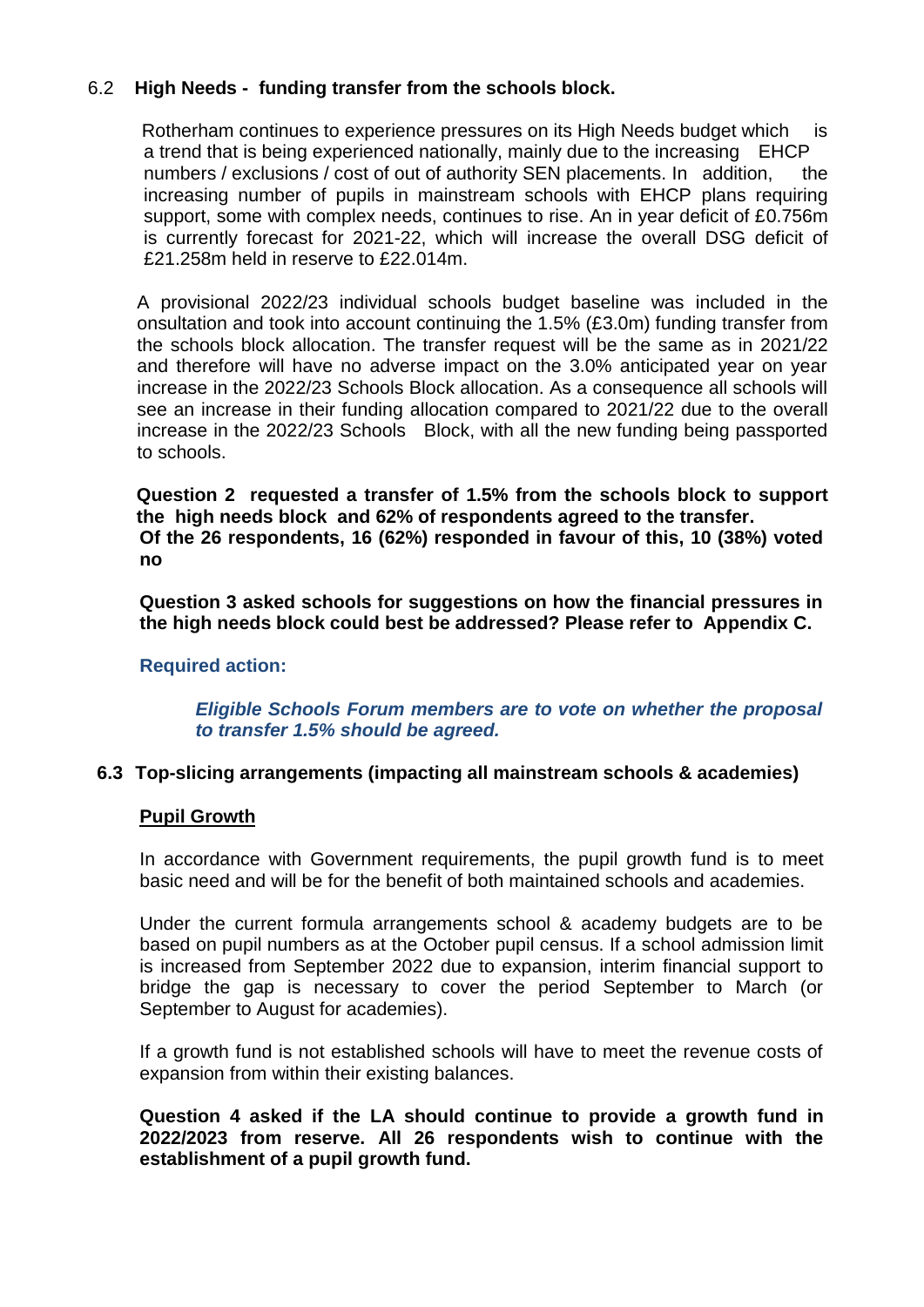## **Required action:**

## *Eligible Schools Forum members are to vote on whether the proposal to continue with a pupil growth fund of £250,000 should be agreed.*

## 6.4 **Falling Rolls**

 Local authorities may set aside schools block funding to create a **small fund** to support good schools with falling rolls, where local planning data shows that the surplus places will be needed within the next three financial years.

Schools forum agree both the value of the fund and the criteria for allocation and the local authority consults with schools forum before expenditure is incurred. As with the growth fund the falling rolls fund is within the NFF schools block.

Criteria for allocating falling rolls funding should contain clear objective trigger points for qualification and a clear formula for calculating allocations.

Feedback from consultation attached as Appendix D, Question 5, to this report suggests that schools & academies wish to establish a Falling Rolls fund. 15 (58%) agree and 11 (42%) do not.

### **Required action:**

*Eligible Schools Forum members are to vote on whether the proposal to provide a Falling Rolls Fund should be agreed.*

## 6.5 **Central Schools Services Block**

The CSSB brings together:

- Funding previously allocated through the retained duties element of the Education Services Grant (ESG)
- Funding for on-going central functions, such as admissions.

#### Centrally retained spend & retained duties

The Local Authority currently retains funding centrally in order to provide / meet the following services / costs

- Admissions Service
- Servicing of the Rotherham Schools Forum
- Central licences managed by the DfE
- Central education related services which the local authority retain on behalf of all pupils in the district irrespective of school/academy setting

## **Question 6 of the consultation asked if funding from this block could be retained for the services outlined above.**

All 26 respondents were in favour.